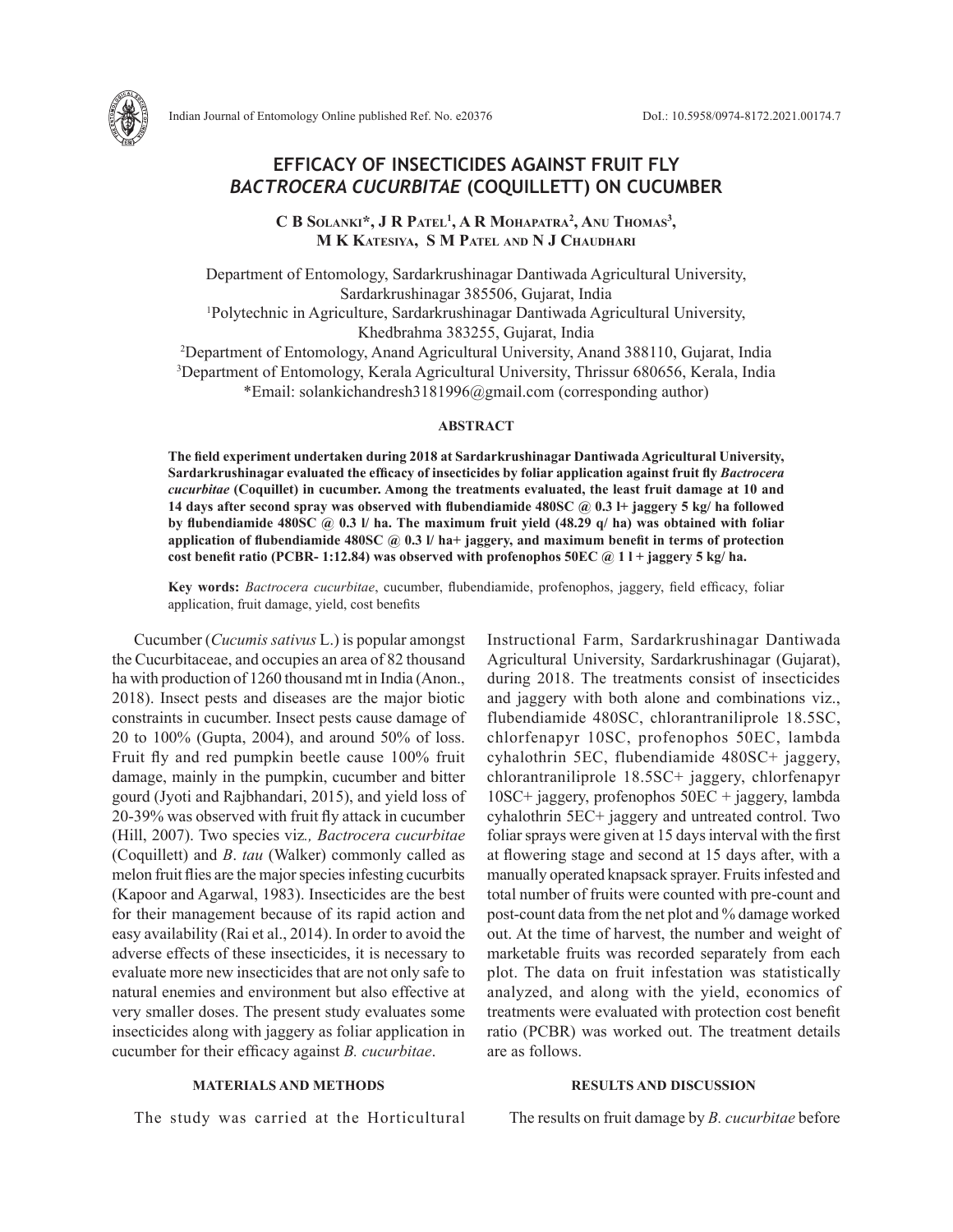spraying of insecticides indicated that the difference in % infestation before spray was non-significant, and it remained so after first day after spray; at 5<sup>th</sup> day after differences were significant; with flubendiamide+ jaggery (20.42% fruit damage) proved to be the most effective; it was followed by the treatment with flubendiamide (21.34%), chlorfenapyr+ jaggery (21.97%), chlorfenapyr (22.11%), profenophos+ jaggery (23.04%), profenophos (23.39%), chlorantraniliprole+ jaggery (24.02%), chlorantraniliprole (24.58%), lambda cyhalothrin+ jaggery (30.35%) and lambda cyhalothrin (31.26%); however, these treatments are comparable with each other but significantly superior to untreated control (39.36%). At ten days after the first spray significantly less fruit damage was observed with flubendiamide+ jaggery (12.66%), the most effective one. Flubendiamide (14.15%), chlorfenapyr+ jaggery (18.11%) and chlorfenapyr (18.79%) followed these, and were at par but significantly superior. Similarly, after 14 days after first spray flubendiamide+ jaggery (14.18%) was superior again followed by the treatment of flubendiamide (15.60%) and chlorfenapyr+ jaggery (20.05%) (Table 1).

At first day after the second spray, again flubendiamide+ jaggery, flubendiamide, chlorfenapyr + jaggery and chlorfenapyr (12.21, 13.51, 16.96 and 17.33%, respectively) were found superior and being at par with each other; profenophos+ jaggery, profenophos, chlorantraniliprole+ jaggery and chlorantraniliprole followed next. At five days after second spray again efficacy of flubendiamide+ jaggery and flubendiamide (10.96 and 11.97%, respectively), remained so. Similar trend was observed at 10 days after second spray. At 14 days after second spray again, the least fruit damage was observed with flubendiamide  $+$  jaggery (12.20%) which however was at par with flubendiamide and chlorfenapyr+ jaggery. Thus, overall, the treatment of flubendiamide+ jaggery was the most effective followed by flubendiamide, chlorfenapyr+ jaggery, chlorfenapyr, profenophos+ jaggery and profenophos. The data also indicated that second spray at 10 days interval was

| Treatments          | Fruit fly (%) damage on fruit |         |         |                       |                    |         |         |         |         |        |
|---------------------|-------------------------------|---------|---------|-----------------------|--------------------|---------|---------|---------|---------|--------|
|                     | Pre-                          |         |         |                       | Post treatment     |         |         |         |         | (q/ha) |
|                     | count                         |         |         | 1 <sup>st</sup> Spray | $2^{\rm nd}$ Spray |         |         |         |         |        |
|                     |                               | 1 DAS   | 5 DAS   | 10 DAS                | 14 DAS             | 1 DAS   | 5 DAS   | 10 DAS  | 14 DAS  |        |
| Flubendiamide       | 31.36*                        | 31.36   | 27.51   | $\overline{2}$ 2.10   | 23.27              | 21.56   | 20.24   | 18.11   | 20.85   | 47.05  |
| 480SC               | (27.09)                       | (27.09) | (21.34) | (14.15)               | (15.60)            | (13.51) | (11.97) | (9.66)  | (12.66) |        |
| Chlorantraniliprole | 34.25                         | 34.25   | 29.72   | 31.43                 | 32.29              | 30.68   | 29.86   | 28.37   | 30.37   | 34.75  |
| 18.5SC              | (31.68)                       | (31.68) | (24.58) | (27.19)               | (28.54)            | (26.04) | (24.79) | (22.58) | (25.56) |        |
| Chlorfenapyr 10SC   | 31.70                         | 31.70   | 28.05   | 25.69                 | 26.95              | 24.60   | 24.29   | 23.24   | 25.50   | 45.22  |
|                     | (27.61)                       | (27.61) | (22.11) | (18.79)               | (20.54)            | (17.33) | (16.92) | (15.57) | (18.54) |        |
| Profenophos 50EC    | 33.07                         | 33.07   | 28.93   | 29.68                 | 30.17              | 28.77   | 27.85   | 26.73   | 28.80   | 42.16  |
|                     | (29.78)                       | (29.78) | (23.39) | (24.52)               | (25.26)            | (23.16) | (21.82) | (20.23) | (23.20) |        |
| Lambda cyhalothrin  | 35.65                         | 35.65   | 34.00   | 31.89                 | 33.52              | 34.96   | 33.03   | 30.93   | 32.85   | 33.60  |
| 5EC                 | (33.97)                       | (33.97) | (31.26) | (27.91)               | (30.49)            | (32.83) | (29.71) | (26.41) | (29.42) |        |
| Flubendiamide       | 30.68                         | 30.68   | 26.86   | 20.84                 | 22.12              | 20.45   | 19.33   | 17.70   | 20.44   | 48.29  |
| 480SC+ jaggery      | (26.04)                       | (26.04) | (20.42) | (12.66)               | (14.18)            | (12.21) | (10.96) | (9.24)  | (12.20) |        |
| Chlorantraniliprole | 33.12                         | 33.12   | 29.35   | 30.48                 | 32.18              | 29.21   | 28.63   | 27.85   | 29.90   | 40.89  |
| $18.5SC + jagger$   | (29.86)                       | (29.86) | (24.02) | (25.74)               | (28.37)            | (23.82) | (22.95) | (21.82) | (24.85) |        |
| Chlorfenapyr        | 31.61                         | 31.61   | 27.95   | 25.19                 | 26.60              | 24.32   | 23.82   | 21.93   | 24.31   | 46.42  |
| 10SC+ jaggery       | (27.48)                       | (27.48) | (21.97) | (18.11)               | (20.05)            | (16.96) | (16.31) | (13.95) | (16.95) |        |
| Profenophos 50EC+   | 31.90                         | 31.90   | 28.69   | 26.79                 | 28.66              | 27.84   | 25.83   | 24.99   | 27.17   | 44.05  |
| jaggery             | (27.93)                       | (27.93) | (23.04) | (20.32)               | (23.00)            | (21.80) | (18.98) | (17.84) | (20.86) |        |
| Lambda cyhalothrin  | 35.29                         | 35.29   | 33.43   | 31.76                 | 33.27              | 33.37   | 31.22   | 30.76   | 32.69   | 33.75  |
| 5EC+ jaggery        | (33.38)                       | (33.38) | (30.35) | (27.71)               | (30.09)            | (30.25) | (26.87) | (26.15) | (29.17) |        |
| Untreated control   | 35.72                         | 35.72   | 38.86   | 40.03                 | 41.38              | 40.22   | 41.00   | 41.84   | 43.18   | 31.24  |
|                     | (34.09)                       | (34.09) | (39.36) | (41.37)               | (43.70)            | (41.69) | (43.05) | (44.49) | (46.83) |        |
| S. Em. $\pm$        | 3.03                          | 3.03    | 1.81    | 1.61                  | 1.40               | 1.51    | 1.49    | 1.27    | 1.39    | 2.50   |
| $CD (p=0.05)$       | N.S.                          | N.S.    | 5.34    | 4.74                  | 4.12               | 4.47    | 4.39    | 3.76    | 4.10    | 7.37   |
| $CV\%$              | 15.83                         | 15.83   | 10.34   | 9.70                  | 8.06               | 9.13    | 9.30    | 8.30    | 8.39    | 10.65  |

Table 1. Efficacy of insecticides alone and with jaggery against *B. cucurbitae* in cucumber

\*Arc sin transformed values; Figures in parentheses retransformed values; DAS= Days after spraying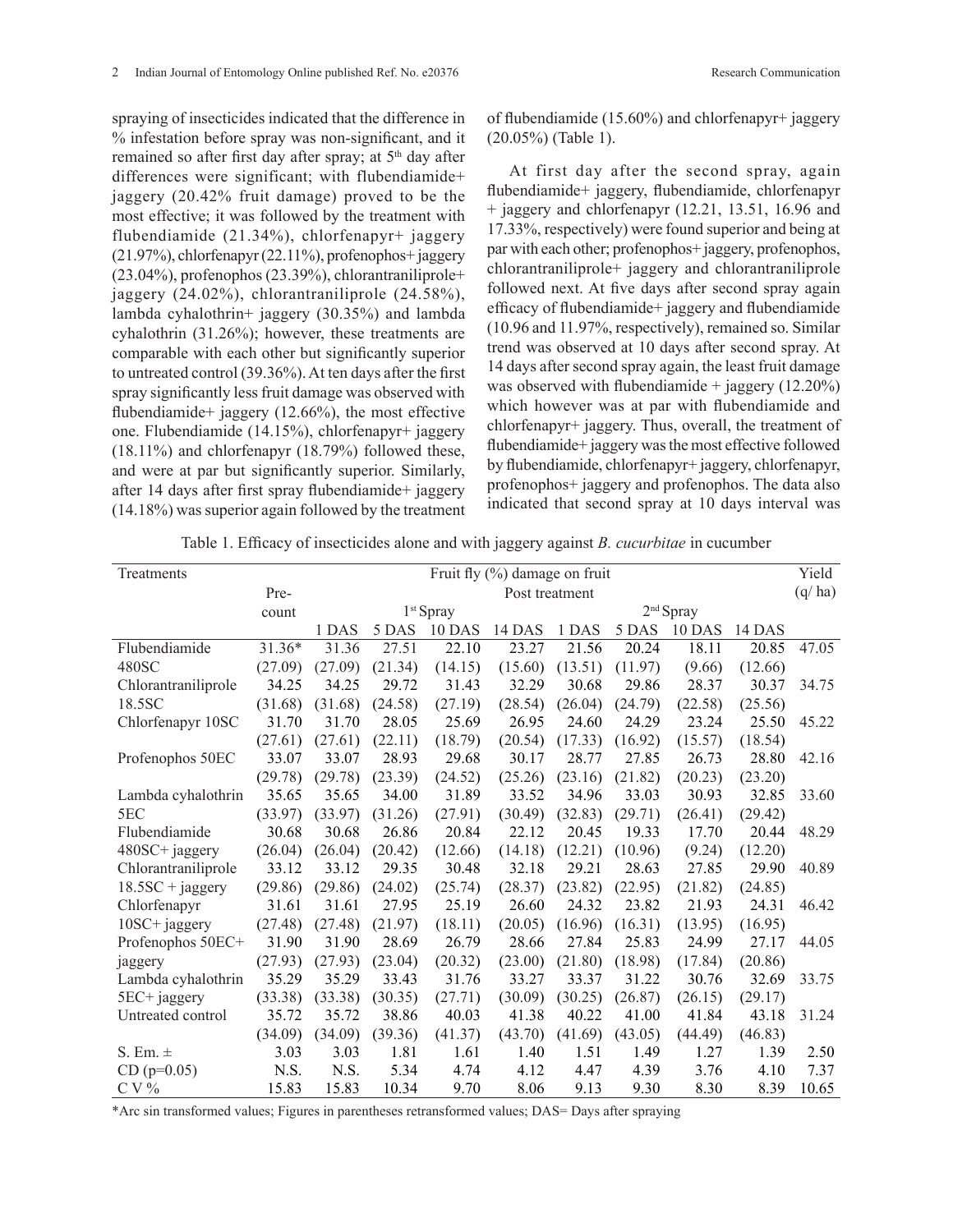| Treatments          | Qty. of<br>insecti-         | Price of<br>insecti- | Labour<br>cost | Total<br>cost of         | Yield<br>(q/ha) | Gross<br>realiza- | Net<br>realiza- | Net gain<br>(Rs/ha) | <b>PCBR</b> |
|---------------------|-----------------------------|----------------------|----------------|--------------------------|-----------------|-------------------|-----------------|---------------------|-------------|
|                     | cides                       | cides                | (Rs/ha)        | treatment                |                 | tion              | tion over       |                     |             |
|                     | $(1 \text{ or } \text{kg})$ | (Rs/ha)              |                | (Rs/ha)                  |                 | (Rs/ha)           | control         |                     |             |
|                     | ha)                         |                      |                |                          |                 |                   | (Rs/ha)         |                     |             |
| Flubendiamide 480SC | 0.3                         | 5280                 | 800            | 6080                     | 47.05           | 94100             | 31620           | 25540               | 1:4.20      |
| Chlorantraniliprole | 0.3                         | 780                  | 800            | 1580                     | 34.75           | 69500             | 7020            | 5440                | 1:3.44      |
| 18.5SC              |                             |                      |                |                          |                 |                   |                 |                     |             |
| Chlorfenapyr 10SC   | 1.0                         | 3090                 | 800            | 3890                     | 45.22           | 90440             | 27960           | 24070               | 1:6.19      |
| Profenophos 50EC    | 1.0                         | 800                  | 800            | 1600                     | 42.16           | 84320             | 21840           | 20240               | 1:12.65     |
| Lambda cyhalothrin  | 1.0                         | 524                  | 800            | 1324                     | 33.60           | 67200             | 4720            | 3396                | 1:2.56      |
| 5EC                 |                             |                      |                |                          |                 |                   |                 |                     |             |
| Flubendiamide       | $0.3 + 5.0$                 | 5530                 | 800            | 6330                     | 48.29           | 96580             | 34100           | 27770               | 1:4.39      |
| $480SC +$ jaggery   |                             |                      |                |                          |                 |                   |                 |                     |             |
| Chlorantraniliprole | $0.3 + 5.0$                 | 1030                 | 800            | 1830                     | 40.89           | 81780             | 19300           | 17470               | 1:9.55      |
| $18.5SC + jagger$   |                             |                      |                |                          |                 |                   |                 |                     |             |
| Chlorfenapyr 10SC+  | $1.0 + 5.0$                 | 3340                 | 800            | 4140                     | 46.42           | 92840             | 30360           | 26220               | 1:6.33      |
| jaggery             |                             |                      |                |                          |                 |                   |                 |                     |             |
| Profenophos 50EC+   | $1.0 + 5.0$                 | 1050                 | 800            | 1850                     | 44.05           | 88100             | 25620           | 23770               | 1:12.84     |
| jaggery             |                             |                      |                |                          |                 |                   |                 |                     |             |
| Lambda cyhalothrin  | $1.0 + 5.0$                 | 774                  | 800            | 1574                     | 33.75           | 67500             | 5020            | 3446                | 1:2.19      |
| 5EC+ jaggery        |                             |                      |                |                          |                 |                   |                 |                     |             |
| Untreated control   |                             |                      |                | $\overline{\phantom{a}}$ | 31.24           | 62480             |                 |                     |             |

Table 2. Economics of application of insecticides against *B. cucurbitae* in cucumber

Number of sprays: Two; Cucumber: Rs. 2000/ q; Flubendiamide 480SC: Rs 17600/ l; Chlorantraniliprole 18.5SC: Rs 2600/l; Chlorfenapyr 10SC: Rs 3090/ l; Profenophos 50EC: Rs 800/ l; Lambda cyhalothrin 5EC: Rs 524/ l; jaggery: Rs 50/ kg; Labour charges: Rs. 200/ day; PCBR: Protection cost benefit ratio

the most effective (Table 1). The net realization was maximum with flubendiamide 480SC+ jaggery (34100 Rs/ ha) followed by chlorfenapyr 10SC+ jaggery (31620 Rs/ ha) and flubendiamide 480SC (25540 Rs/ ha) (Table 2). The highest PCBR was realized with profenophos 50EC+ jaggery (1: 12.84) followed by profenophos 50EC (1: 12.65), chlorantraniliprole 18.5SC+ jaggery (1: 9.55) (Table 2).

Lekha (2016) reported that flubendiamide 90+ deltamethrin 60-150SC led to least fruit damage due to fruit fly in cucumber. Khursheed and Desh (2012) observed lambda cyhalothrin (0.004%) as the second-best treatment after abamectin (0.0015%) in cucumber. In bitter gourd, Sunil et al. (2016) found that deltamethrin 2.8EC+ jaggery bait (0.0028+ 0.015%) was the most effective. In ridge gourd, Hirekurubar et al. (2018) found that spinosad 45SC  $\omega$  0.3 ml/ l was the most effective treatment followed by chlorantraniliprole 18.5SC @ 0.2 ml/l at par with deltamethrin 2.8EC @ 0.5 ml/ l. All the insecticides treatments increased the yield of marketable cucumber fruits significantly, with maximum yield being with the treatment of flubendiamide+ jaggery (48.29 q/ ha) followed by others as in Table 1. In cucumber the maximum yield was observed with malathion (0.1%) which was at par with fenthion (0.1%) according to Kate et al.

(2010); Sharma et al. (2016) found that cypermethrin 25EC gave maximum fruit yield followed by neem oil (Nimbecidine), and Hirekurubar et al. (2018) with spinosad which was at par with chlorantraniliprole and significantly superior to deltamethrin in ridge gourd. Thus, spray application of flubendiamide 480SC  $\omega$ 0.14%+ jaggery and flubendiamide 480SC  $@$  0.14% were the most effective in protecting cucumber crop from *B. cucurbitae*.

#### **ACKNOWLEDGEMENTS**

Authors thank the Head, Department of Entomology, Sardarkrushinagar Dantiwada Agricultural University, Sardarkrudshinagar for suggestions and support.

#### **REFERENCES**

- Anonymous. 2018. Ministry of Agriculture and Farmers Welfare data based (agriculture.gov.in). Horticultural statistics at a glance 2018. 193 pp.
- Gupta D. 2004. Insect pests of cucurbit vegetables. Pest management in horticulture crops. L R Verma, A K Verma, D C Gautam (eds). Aristech Publishers Inc. 437 pp.
- Hill D S. 2007. Pests of crops in warmer climates and their control. 363 pp.
- Hirekurubar R B, Hanchinamani C N, Patil S, Tatagar M H. 2018. Management of fruit fly, *Bactrocera cucurbitae* (Coquillett) in ridge gourd through botanicals and newer insecticides. International Journal of Botany and Research 8(2): 21-26.